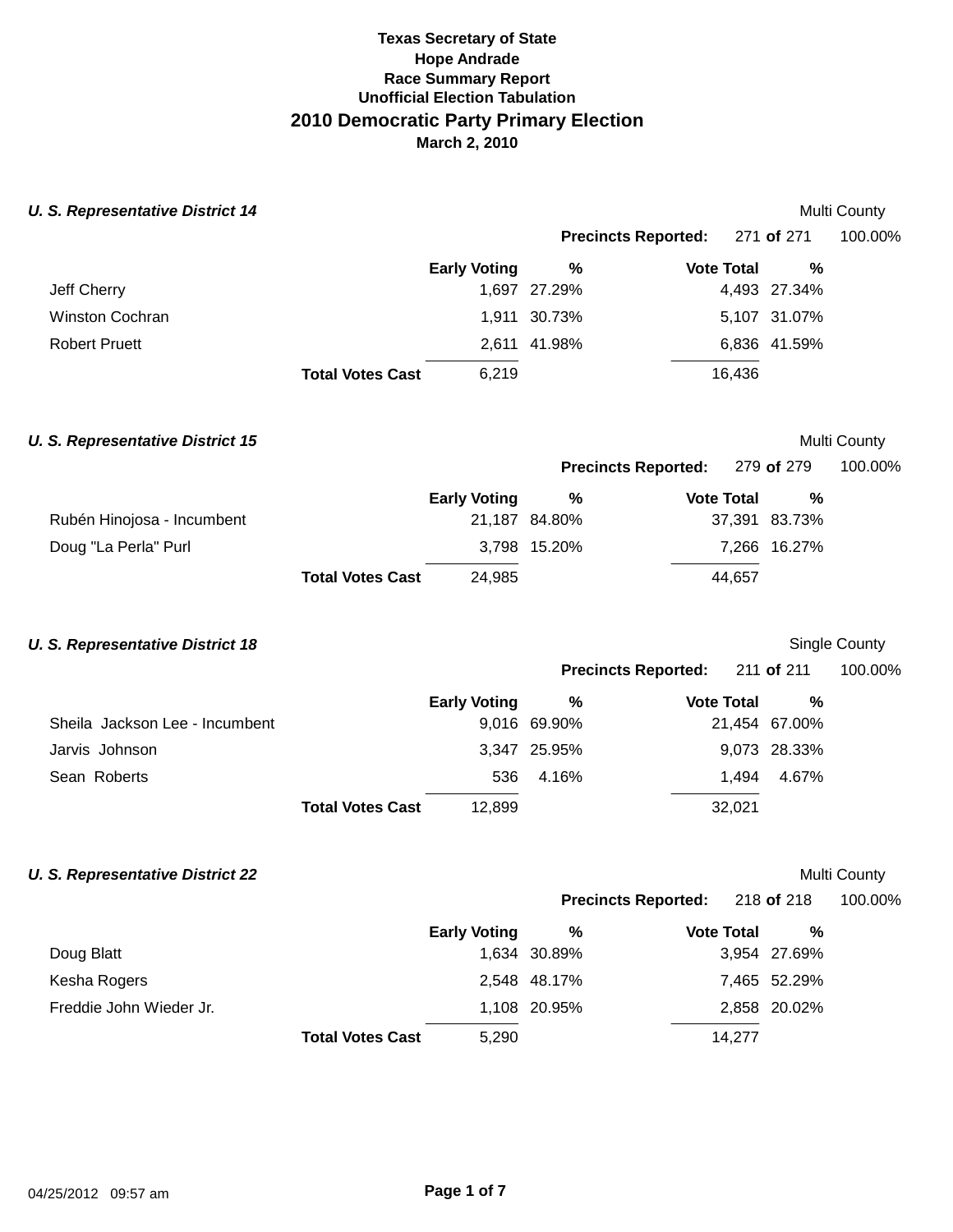#### **U. S. Representative District 23 Multi County** *Multi County* **Multi County**

|                               |                         |                     |               | <b>Precincts Reported:</b> 312 of 312 |               | 100.00% |
|-------------------------------|-------------------------|---------------------|---------------|---------------------------------------|---------------|---------|
|                               |                         | <b>Early Voting</b> | %             | <b>Vote Total</b>                     | %             |         |
| Miguel Ortiz                  |                         |                     | 3.671 16.89%  |                                       | 6,787 16.63%  |         |
| Ciro D. Rodriguez - Incumbent |                         |                     | 18,061 83.11% |                                       | 34,027 83.37% |         |
|                               | <b>Total Votes Cast</b> | 21.732              |               | 40.814                                |               |         |

#### **Governor**

| <b>Early Provisional Ballots: 228</b> | <b>Total Provisional Ballots: 1,030</b> |                     |                    | <b>Precincts Reported: 8,380 of 8,380 100.00%</b> |               |  |
|---------------------------------------|-----------------------------------------|---------------------|--------------------|---------------------------------------------------|---------------|--|
|                                       |                                         | <b>Early Voting</b> | %                  | <b>Vote Total</b>                                 | %             |  |
| Alma Ludivina Aguado                  |                                         | 10,190              | 3.46%              | 19,556                                            | 2.88%         |  |
| Felix (Rodriguez) Alvarado            |                                         | 17.730              | 6.02%              | 33.708                                            | 4.96%         |  |
| <b>Bill Dear</b>                      |                                         | 4.273               | 1.45%              | 6.574                                             | 0.97%         |  |
| Clement E. Glenn                      |                                         | 4,508               | 1.53%              | 9.852                                             | 1.45%         |  |
| <b>Star Locke</b>                     |                                         | 3.014               | 1.02%              | 6.298                                             | 0.93%         |  |
| Farouk Shami                          |                                         |                     | 40,788 13.85%      |                                                   | 87,268 12.84% |  |
| <b>Bill White</b>                     |                                         | 214,074 72.67%      |                    | 516.621                                           | 75.99%        |  |
| Registered Voters: 13,023,358         | <b>Total Votes Cast</b>                 | 294.577             | 2.26% Voting Early | 679,877                                           | 5.22% Voting  |  |

## **Lieutenant Governor**

| <b>Early Provisional Ballots: 228</b> | <b>Total Provisional Ballots: 1,030</b> |                     |                    | <b>Precincts Reported: 8,380 of 8,380 100.00%</b> |                   |                |  |
|---------------------------------------|-----------------------------------------|---------------------|--------------------|---------------------------------------------------|-------------------|----------------|--|
|                                       |                                         | <b>Early Voting</b> | %                  |                                                   | <b>Vote Total</b> | %              |  |
| Linda Chavez-Thompson                 |                                         | 140,510 54.98%      |                    |                                                   |                   | 314,725 53.15% |  |
| Ronnie Earle                          |                                         |                     | 85,220 33.34%      |                                                   |                   | 205,057 34.63% |  |
| Marc Katz                             |                                         |                     | 29.841 11.68%      |                                                   |                   | 72,367 12.22%  |  |
| Registered Voters: 13,023,358         | <b>Total Votes Cast</b>                 | 255.571             | 1.96% Voting Early |                                                   | 592,149           | 4.55% Voting   |  |

### **Attorney General**

| <b>Early Provisional Ballots: 228</b> | <b>Total Provisional Ballots: 1,030</b> |                     | Precincts Reported: 8,380 of 8,380 |  |                   |                      | 100.00% |
|---------------------------------------|-----------------------------------------|---------------------|------------------------------------|--|-------------------|----------------------|---------|
|                                       |                                         | <b>Early Voting</b> | %                                  |  | <b>Vote Total</b> | %                    |         |
| Barbara Ann Radnofsky                 |                                         | 209.164 100.00%     |                                    |  |                   | 483,885 100.00%      |         |
| Registered Voters: 13,023,358         | <b>Total Votes Cast</b>                 |                     | 209,164 1.61% Voting Early         |  |                   | 483,885 3.72% Voting |         |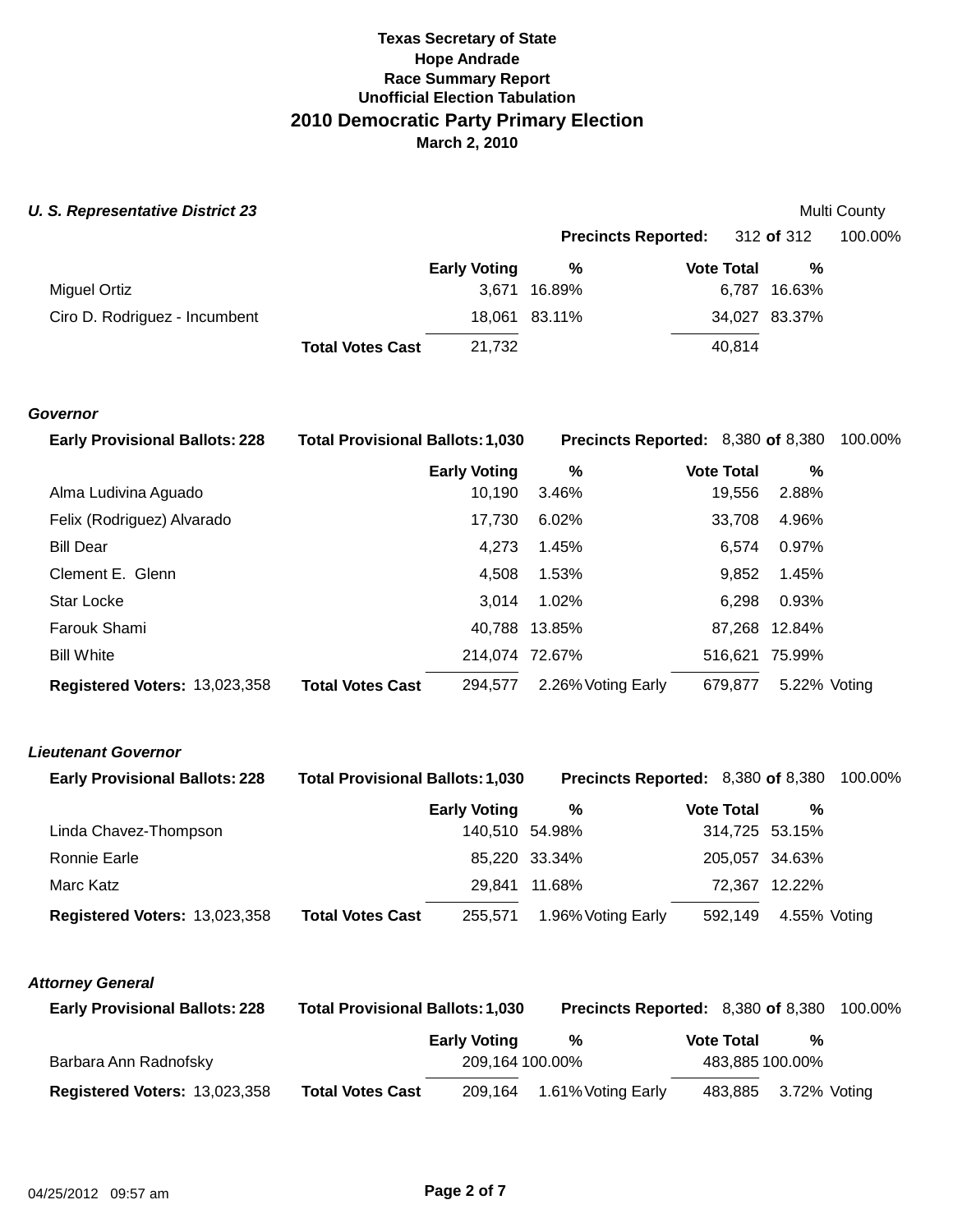#### **Commissioner of the General Land Office**

| <b>Early Provisional Ballots: 228</b> | <b>Total Provisional Ballots: 1,030</b> |                                        | Precincts Reported: 8,380 of 8,380 |                                      |              | 100.00% |
|---------------------------------------|-----------------------------------------|----------------------------------------|------------------------------------|--------------------------------------|--------------|---------|
| <b>Bill Burton</b>                    |                                         | <b>Early Voting</b><br>111,737 45.48%  | $\%$                               | <b>Vote Total</b><br>273,034 48.28%  | %            |         |
| <b>Hector Uribe</b>                   |                                         | 133,937 54.52%                         |                                    | 292,486 51.72%                       |              |         |
| Registered Voters: 13,023,358         | <b>Total Votes Cast</b>                 | 245,674                                | 1.89% Voting Early                 | 565,520                              | 4.34% Voting |         |
| <b>Commissioner of Agriculture</b>    |                                         |                                        |                                    |                                      |              |         |
| <b>Early Provisional Ballots: 228</b> | <b>Total Provisional Ballots: 1,030</b> |                                        | Precincts Reported: 8,380 of 8,380 |                                      |              | 100.00% |
|                                       |                                         | <b>Early Voting</b>                    | $\%$                               | <b>Vote Total</b>                    | %            |         |
| Richard "Kinky" Friedman              |                                         | 118,245 46.31%                         |                                    | 283,249 47.68%                       |              |         |
| <b>Hank Gilbert</b>                   |                                         | 137,089 53.69%                         |                                    | 310,762 52.32%                       |              |         |
| Registered Voters: 13,023,358         | <b>Total Votes Cast</b>                 | 255,334                                | 1.96% Voting Early                 | 594,011                              | 4.56% Voting |         |
| <b>Railroad Commissioner</b>          |                                         |                                        |                                    |                                      |              |         |
| <b>Early Provisional Ballots: 228</b> | <b>Total Provisional Ballots: 1,030</b> |                                        | Precincts Reported: 8,380 of 8,380 |                                      |              | 100.00% |
|                                       |                                         |                                        |                                    |                                      |              |         |
| Jeff Weems                            |                                         | <b>Early Voting</b><br>207,326 100.00% | $\%$                               | <b>Vote Total</b><br>481,902 100.00% | %            |         |
| Registered Voters: 13,023,358         | <b>Total Votes Cast</b>                 | 207,326                                | 1.59% Voting Early                 | 481,902                              | 3.70% Voting |         |
| Justice, Supreme Court, Place 3       |                                         |                                        |                                    |                                      |              |         |
| <b>Early Provisional Ballots: 228</b> | <b>Total Provisional Ballots: 1,030</b> |                                        | Precincts Reported: 8,380 of 8,380 |                                      |              | 100.00% |
| Jim Sharp                             |                                         | <b>Early Voting</b><br>210,609 100.00% | $\%$                               | <b>Vote Total</b><br>489,413 100.00% | %            |         |
| Registered Voters: 13,023,358         | <b>Total Votes Cast</b>                 | 210,609                                | 1.62% Voting Early                 | 489,413                              | 3.76% Voting |         |
| Justice, Supreme Court, Place 5       |                                         |                                        |                                    |                                      |              |         |
| <b>Early Provisional Ballots: 228</b> | <b>Total Provisional Ballots: 1,030</b> |                                        | Precincts Reported: 8,380 of 8,380 |                                      |              | 100.00% |
| <b>Bill Moody</b>                     |                                         | <b>Early Voting</b><br>206,319 100.00% | $\%$                               | <b>Vote Total</b><br>478,151 100.00% | %            |         |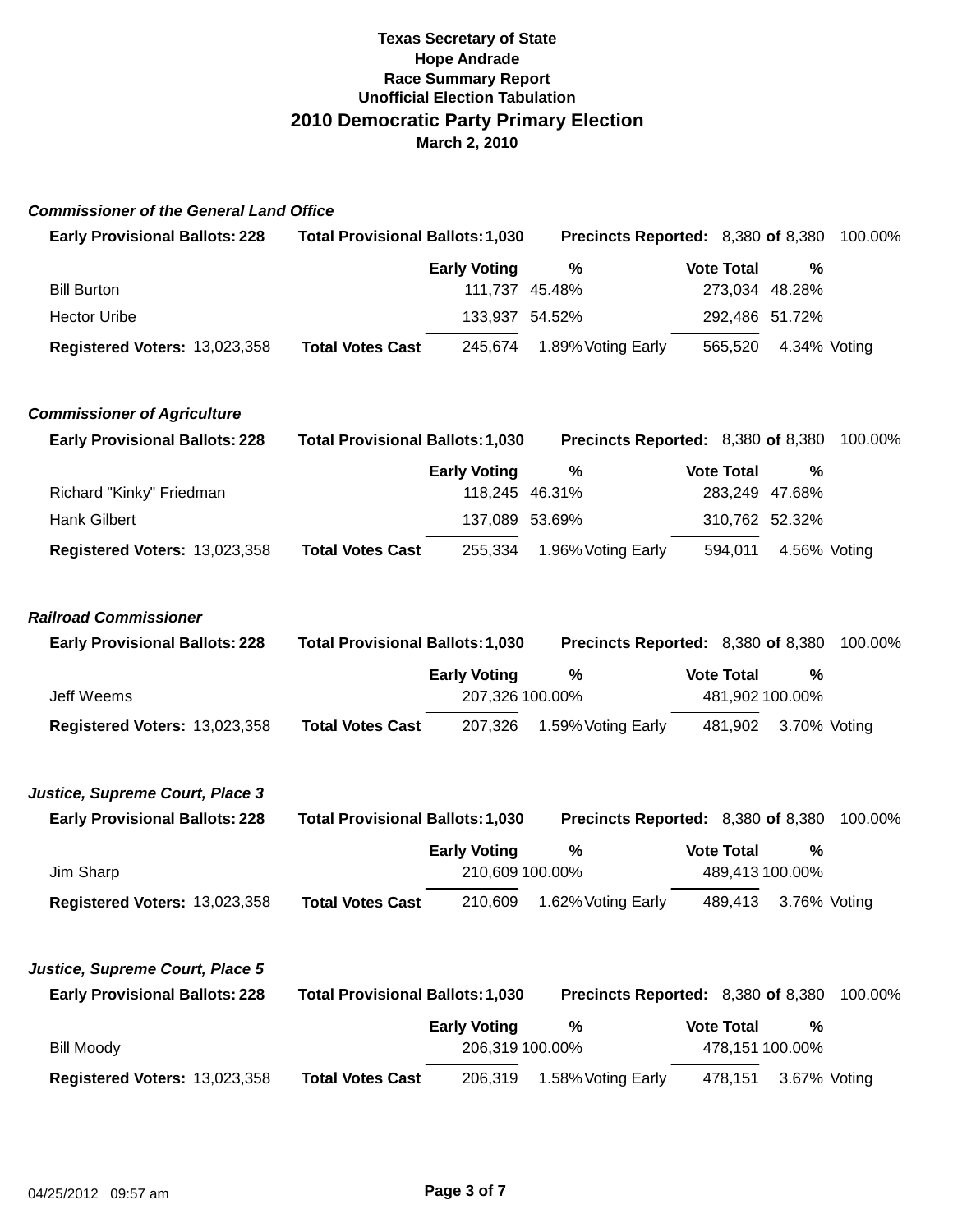| Justice, Supreme Court, Place 9                     |                                         |                                        |                                    |                   |                      |              |
|-----------------------------------------------------|-----------------------------------------|----------------------------------------|------------------------------------|-------------------|----------------------|--------------|
| <b>Early Provisional Ballots: 228</b>               | <b>Total Provisional Ballots: 1,030</b> |                                        | Precincts Reported: 8,380 of 8,380 |                   |                      | 100.00%      |
| <b>Blake Bailey</b>                                 |                                         | <b>Early Voting</b><br>203,528 100.00% | %                                  | <b>Vote Total</b> | %<br>472,004 100.00% |              |
| Registered Voters: 13,023,358                       | <b>Total Votes Cast</b>                 | 203,528                                | 1.56% Voting Early                 | 472,004           | 3.62% Voting         |              |
| Judge, Court of Criminal Appeals Place 6            |                                         |                                        |                                    |                   |                      |              |
| <b>Early Provisional Ballots: 228</b>               | <b>Total Provisional Ballots: 1,030</b> |                                        | Precincts Reported: 8,380 of 8,380 |                   |                      | 100.00%      |
| Keith Hampton                                       |                                         | <b>Early Voting</b><br>201,936 100.00% | %                                  | <b>Vote Total</b> | %<br>469,233 100.00% |              |
| Registered Voters: 13,023,358                       | <b>Total Votes Cast</b>                 | 201,936                                | 1.55% Voting Early                 | 469,233           | 3.60% Voting         |              |
| <b>Member, State Board of Education, District 5</b> |                                         |                                        |                                    |                   |                      | Multi County |
|                                                     |                                         |                                        | <b>Precincts Reported:</b>         |                   | 540 of 540           | 100.00%      |
|                                                     |                                         | <b>Early Voting</b>                    | $\frac{0}{0}$                      | <b>Vote Total</b> | $\frac{0}{0}$        |              |
| Rebecca Bell-Metereau                               |                                         |                                        | 10,863 62.68%                      |                   | 23,046 61.90%        |              |
| Robert M. Bohmfalk                                  |                                         | 1,001                                  | 5.78%                              | 2,252             | 6.05%                |              |
| Daniel Boone                                        |                                         |                                        | 3,830 22.10%                       |                   | 8,360 22.45%         |              |
| Josiah James Ingalls                                |                                         | 1,638                                  | 9.45%                              | 3,574             | 9.60%                |              |
|                                                     | <b>Total Votes Cast</b>                 | 17,332                                 |                                    | 37,232            |                      |              |
| <b>State Senator, District 19</b>                   |                                         |                                        |                                    |                   |                      | Multi County |
|                                                     |                                         |                                        | <b>Precincts Reported:</b>         |                   | 309 of 309           | 100.00%      |
|                                                     |                                         | <b>Early Voting</b>                    | %                                  | <b>Vote Total</b> | %                    |              |
| Luis C. Juarez, Jr.                                 |                                         |                                        | 4,245 23.88%                       |                   | 8,232 24.13%         |              |
| Carlos Uresti - Incumbent                           |                                         |                                        | 13,534 76.12%                      |                   | 25,890 75.87%        |              |
|                                                     | <b>Total Votes Cast</b>                 | 17,779                                 |                                    | 34,122            |                      |              |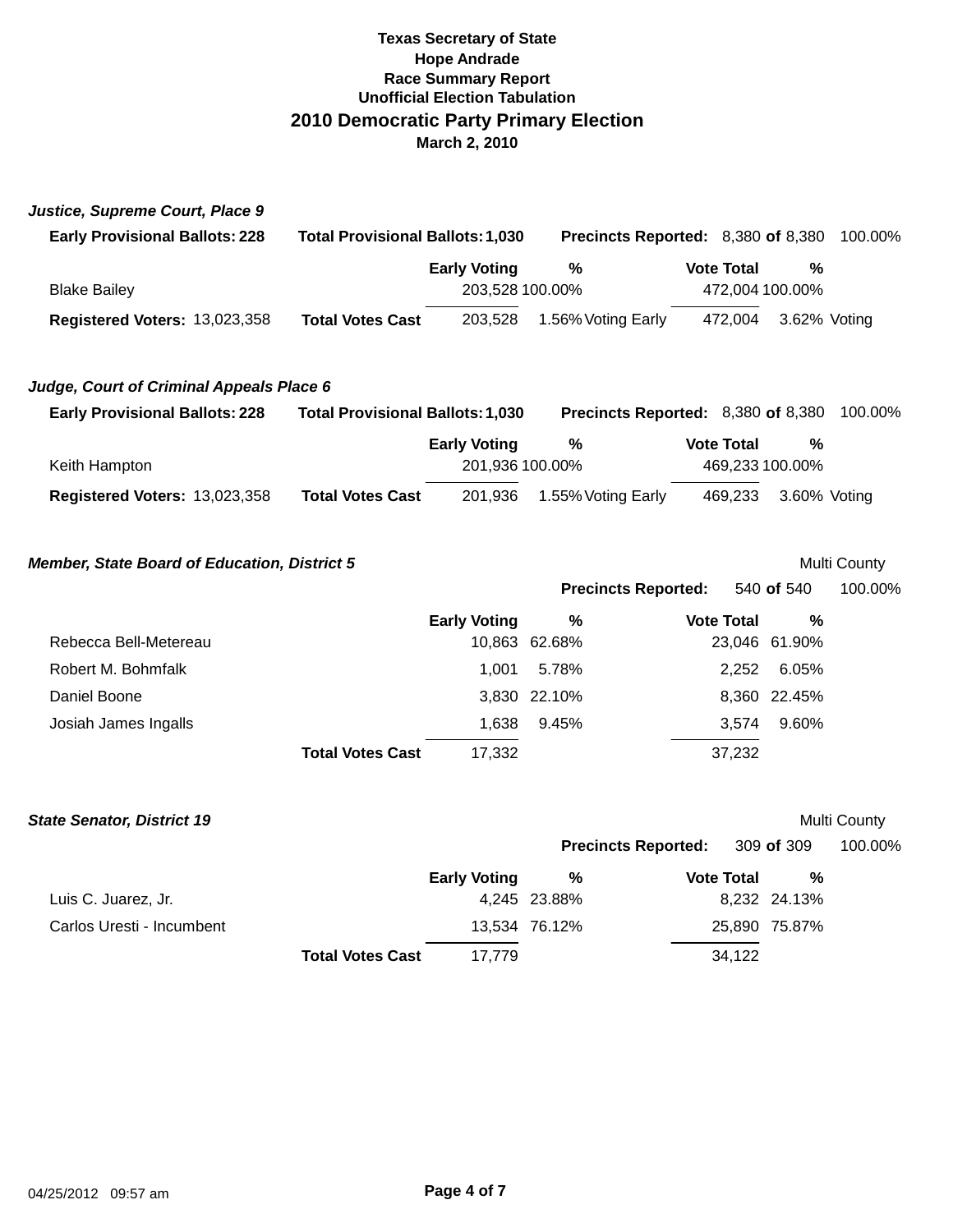| <b>State Senator, District 29</b>       |                         |                     |                            |                   |               | Multi County  |
|-----------------------------------------|-------------------------|---------------------|----------------------------|-------------------|---------------|---------------|
|                                         |                         |                     | <b>Precincts Reported:</b> |                   | 166 of 166    | 100.00%       |
|                                         |                         | <b>Early Voting</b> | %                          | <b>Vote Total</b> | %             |               |
| Louis Irwin                             |                         |                     | 1,802 11.08%               |                   | 3,382 10.56%  |               |
| Liza Montelongo                         |                         |                     | 3,169 19.48%               |                   | 6,383 19.94%  |               |
| Jose R. Rodriguez                       |                         |                     | 11,296 69.44%              |                   | 22,248 69.50% |               |
|                                         | <b>Total Votes Cast</b> | 16,267              |                            | 32,013            |               |               |
| <b>State Representative District 27</b> |                         |                     |                            |                   |               | Single County |
|                                         |                         |                     | <b>Precincts Reported:</b> |                   | 63 of 63      | 100.00%       |
|                                         |                         | <b>Early Voting</b> | %                          | <b>Vote Total</b> | %             |               |
| Dora Olivo - Incumbent                  |                         |                     | 1,283 39.33%               |                   | 3,791 42.36%  |               |
| Ron Reynolds                            |                         |                     | 1,979 60.67%               |                   | 5,159 57.64%  |               |
|                                         | <b>Total Votes Cast</b> | 3,262               |                            | 8,950             |               |               |
| <b>State Representative District 36</b> |                         |                     |                            |                   |               | Single County |
|                                         |                         |                     | <b>Precincts Reported:</b> |                   | 37 of 37      | 100.00%       |
|                                         |                         | <b>Early Voting</b> | %                          | <b>Vote Total</b> | %             |               |
| Sergio Munoz Jr.                        |                         |                     | 5,271 62.04%               |                   | 7,071 58.13%  |               |
| Sandra Rodriguez                        |                         |                     | 3,225 37.96%               |                   | 5,093 41.87%  |               |
|                                         | <b>Total Votes Cast</b> | 8,496               |                            | 12,164            |               |               |
| <b>State Representative District 39</b> |                         |                     |                            |                   |               | Single County |
|                                         |                         |                     | <b>Precincts Reported:</b> |                   | 33 of 33      | 100.00%       |
|                                         |                         | <b>Early Voting</b> | %                          | <b>Vote Total</b> | %             |               |
| Joel De Los Santos                      |                         |                     | 792 17.61%                 |                   | 1,446 19.53%  |               |
| Armando "Mando" Martinez - Incumbent    |                         |                     | 3,705 82.39%               |                   | 5,959 80.47%  |               |
|                                         | <b>Total Votes Cast</b> | 4,497               |                            | 7,405             |               |               |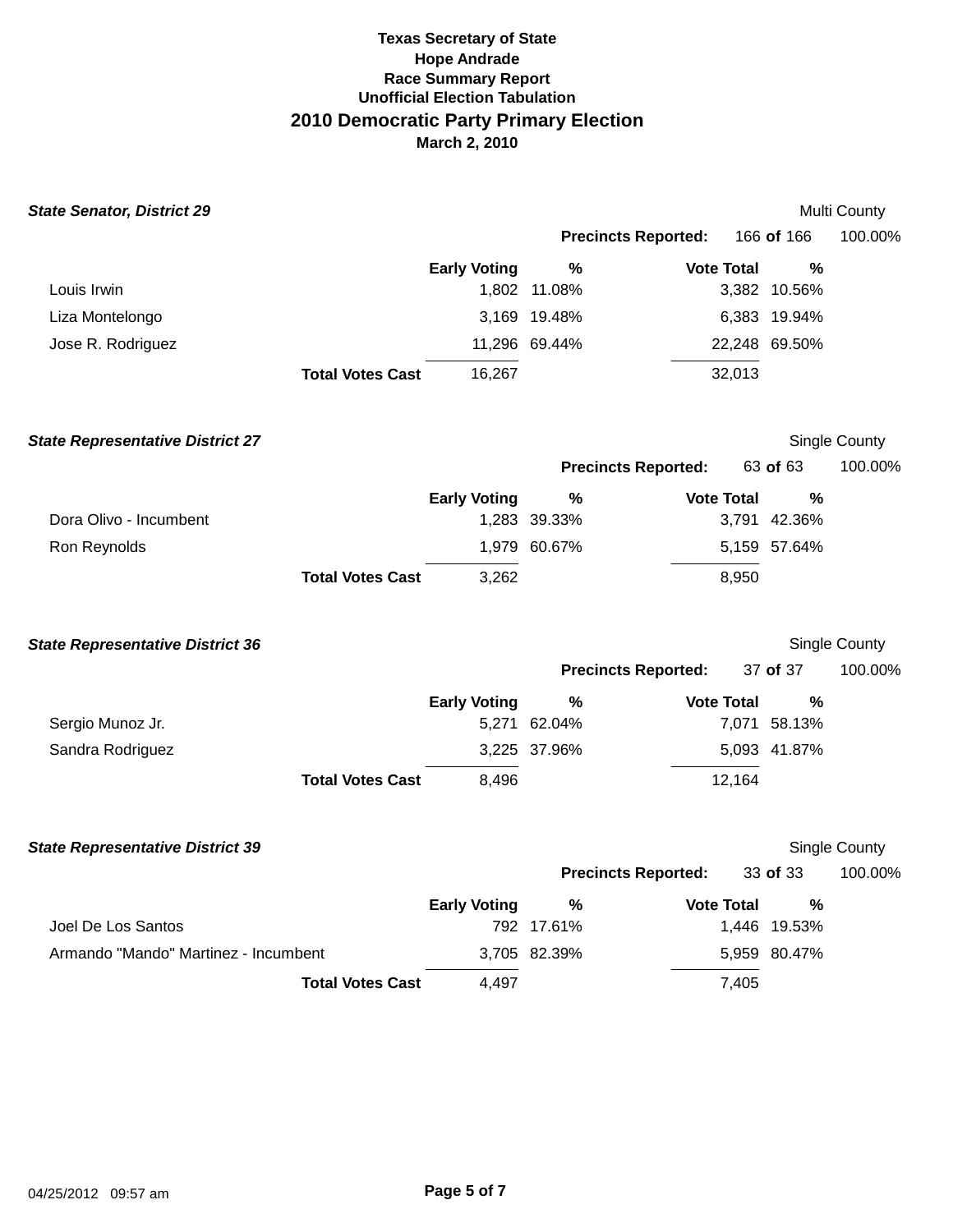| <b>State Representative District 43</b>  |                         |                     |                            |                   |              | Multi County  |
|------------------------------------------|-------------------------|---------------------|----------------------------|-------------------|--------------|---------------|
|                                          |                         |                     | <b>Precincts Reported:</b> |                   | 126 of 126   | 100.00%       |
|                                          |                         | <b>Early Voting</b> | %                          | <b>Vote Total</b> | %            |               |
| J. M. Lozano                             |                         |                     | 4,060 56.93%               |                   | 8,855 56.90% |               |
| Tara Rios Ybarra - Incumbent             |                         |                     | 3,071 43.07%               |                   | 6,708 43.10% |               |
|                                          | <b>Total Votes Cast</b> | 7,131               |                            | 15,563            |              |               |
| <b>State Representative District 45</b>  |                         |                     |                            |                   |              | Multi County  |
|                                          |                         |                     | <b>Precincts Reported:</b> |                   | 69 of 69     | 100.00%       |
|                                          |                         | <b>Early Voting</b> | $\%$                       | <b>Vote Total</b> | %            |               |
| Andrew H. Backus                         |                         |                     | 634 18.08%                 |                   | 1,689 20.30% |               |
| Patrick M. Rose - Incumbent              |                         |                     | 2,873 81.92%               |                   | 6,632 79.70% |               |
|                                          | <b>Total Votes Cast</b> | 3,507               |                            | 8,321             |              |               |
| <b>State Representative District 76</b>  |                         |                     |                            |                   |              | Single County |
|                                          |                         |                     | <b>Precincts Reported:</b> |                   | 36 of 36     | 100.00%       |
|                                          |                         | <b>Early Voting</b> | $\%$                       | <b>Vote Total</b> | %            |               |
| Norma Chavez - Incumbent                 |                         |                     | 1,942 46.06%               |                   | 3,988 46.15% |               |
| Naomi R. Gonzalez                        |                         |                     | 1,989 47.18%               |                   | 4,124 47.73% |               |
| Antonio "Tony" San Roman                 |                         | 285                 | 6.76%                      | 529               | 6.12%        |               |
|                                          | <b>Total Votes Cast</b> | 4,216               |                            | 8,641             |              |               |
| <b>State Representative District 100</b> |                         |                     |                            |                   |              | Single County |
|                                          |                         |                     | <b>Precincts Reported:</b> |                   | 51 of 51     | 100.00%       |
|                                          |                         | <b>Early Voting</b> | %                          | <b>Vote Total</b> | %            |               |
| Terri Hodge - Incumbent                  |                         |                     | 628 29.75%                 |                   | 1,171 25.35% |               |
| Eric Johnson                             |                         |                     | 1,483 70.25%               |                   | 3,448 74.65% |               |
|                                          | <b>Total Votes Cast</b> | 2,111               |                            | 4,619             |              |               |